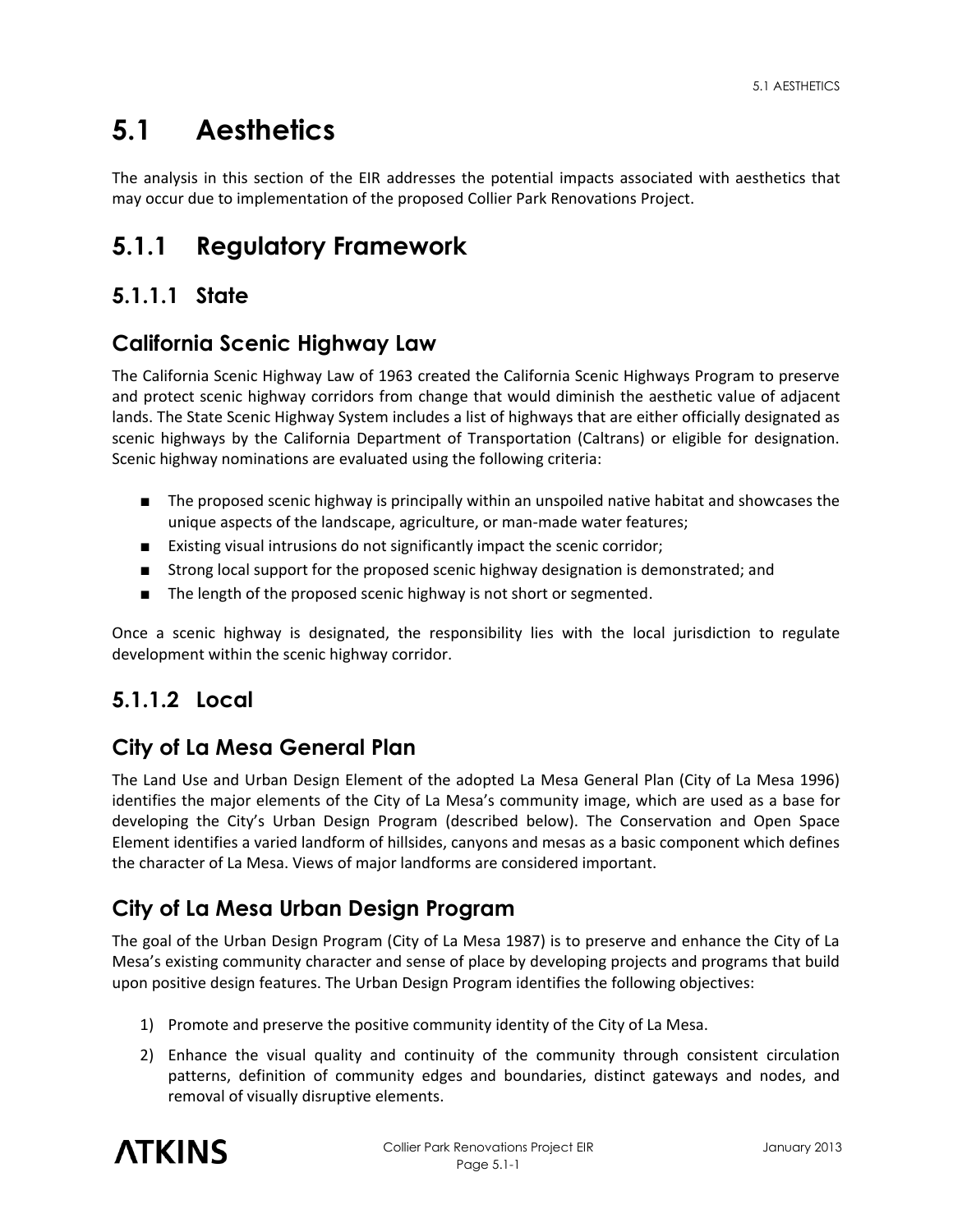- 3) Promote and protect the identity of the community's unique neighborhoods and districts.
- 4) Insure high quality community design for new construction and renovation, and conservation of historically and architecturally important districts, groupings, streetscapes, and structures.
- 5) Encourage energy conservation and safety conscious design methods for new development.
- 6) Continue the recognition of the hills and vegetation as dominant physical features and elements of the City of La Mesa.
- 7) Provide programs and plans that give direction and guidelines for the preparation, review, and establishment of specific design areas within the community.

The Urban Design Program incorporates a comprehensive approach to the issues of urban design, including community-wide, neighborhood, site-specific, and building guidelines for all new development and redevelopment. The Urban Design Program contains a Community Image Diagram which represents the location and interrelationships of the community image elements as they occur within La Mesa, including paths, edges, landmarks, districts, nodes, groupings, gateways, panoramic views, and vistas. The Urban Design Program also designates visually sensitive areas that may be incorporated into the Urban Design Overlay Zone (described below in the Zoning Ordinance discussion).

### **City of La Mesa Zoning Ordinance**

La Mesa Municipal Code Title 24, Zoning, regulates the use of all land within the City of La Mesa through the establishment of zoning districts which are intended to implement the principal objectives of the Land Use Element and other related elements of the La Mesa General Plan. The Zoning Ordinance identifies specific development regulations and standards for each zoning district regarding the permitted structures and uses of zones, maximum allowable densities, minimum lot size and dimension, maximum structure height, and parking, as well as other limitations. The project site and surrounding area are designated for neighborhood commercial, residential business, and suburban and multiple unit residential development.

The Zoning Ordinance also establishes overlay zones that modify the provisions of the underlying zones for specific purposes, but do not modify the relative intensity of one zone to another. The overlay zone that applies to the project site is the Scenic Preservation Overlay Zone. The Scenic Preservation Overlay Zone establishes regulations for the recognized scenic areas within the City, the character of which could be permanently damaged by actions involving the development and use of land without special regulations to prevent or mitigate such damage. Section 24.09 of the City's Municipal Code includes the following regulations that apply to the Scenic Preservation Overlay Zone, including the project site:

- 1) The improvement of the building site either initially or after a principal use has been established shall not involve alteration of the surface of the land by construction, excavation, filling, or otherwise, through which trees would be removed, water courses would be altered, or earth banks exceeding three feet in height would be created unless the development is first submitted to and approved by the Planning Commission.
- 2) Insofar as feasible, natural topography, vegetation, and scenic features of the site shall be retained and incorporated into each proposed development. The design of the foundation and structure for each proposed building shall accommodate the natural terrain with minimal grading. All other uses of the land including swimming pools, parking areas, etc., shall be subject to the general requirements for buildings.

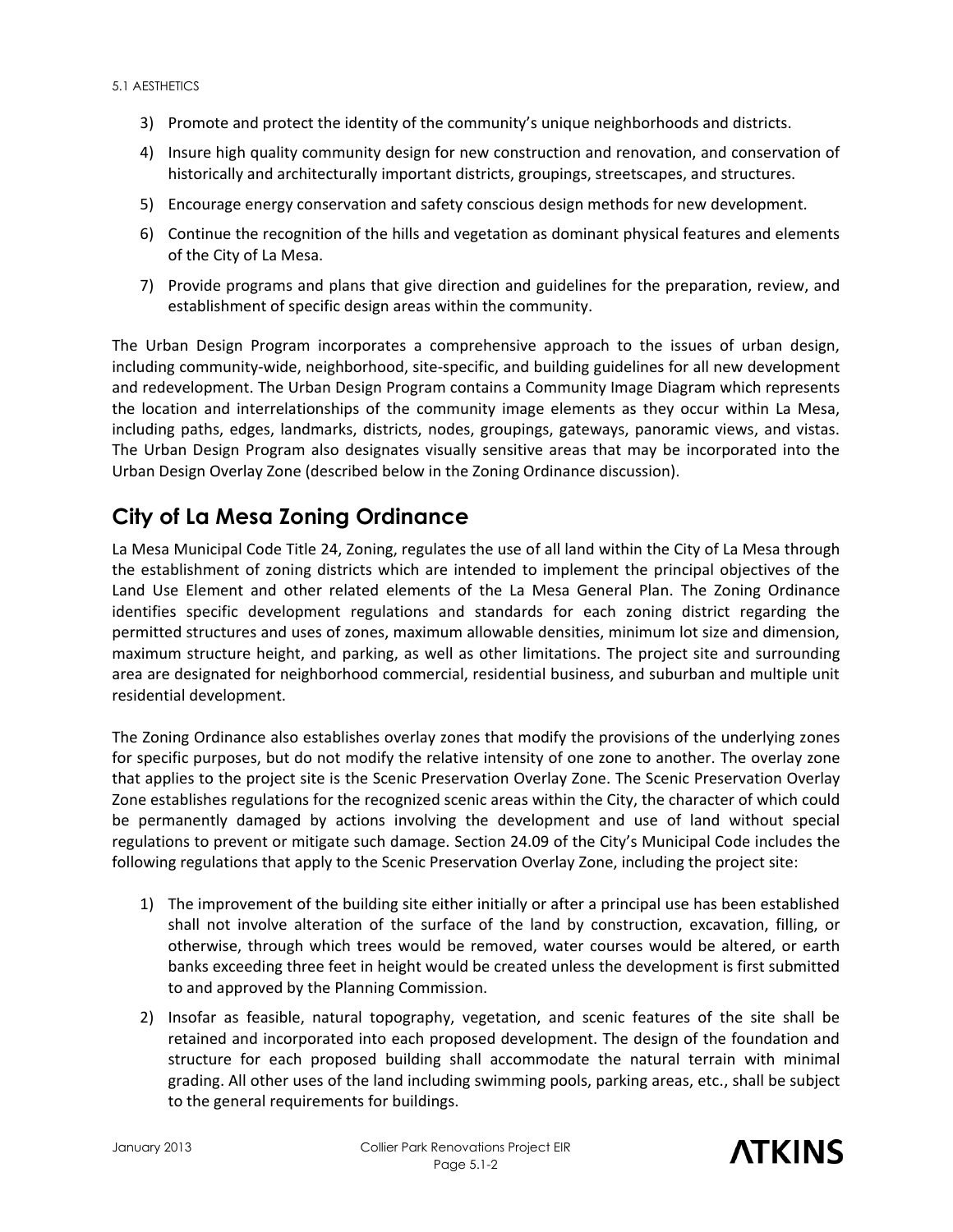- 3) All building sites shall be landscaped and maintained. In connection with each proposed development, a landscaping plan shall be submitted with the application for building permit. Such plan shall show location, size, and type of all trees proposed to be removed together with the size, location, and type of all trees proposed for replacement. All specimen trees shall be replaced with healthy trees also of specimen size except where this requirement is relieved by the Planning Commission upon justification.
- 4) All natural or created earth slopes shall be provided with a permanent underground irrigation system. All disturbed earth must be planted to control erosion. All vegetation on either artificial or natural slopes shall be maintained.

Another overlay zone, the Urban Design Overlay Zone, does not apply to the project site but applies to areas south and west of the project site. The Urban Design Overlay Zone is used to supplement the required land use regulations reviewed under the standard provisions of the Zoning Ordinance. Projects developed within this Overlay Zone will be evaluated on their compliance with both the unique design criteria that pertain to the visually sensitive areas within the City and development guidelines established by the City's Urban Design Program.

Additionally, La Mesa Municipal Code Chapter 24.05 establishes permission, regulations, and requirements for the establishment and continuance of uses and structures in each residential zone. With regard to exterior lighting in all residential zones, the Zoning Ordinance states the following (La Mesa Municipal Code Section 24.05.020.D.15):

Exterior lighting shall be compatible with residential use. All lighting shall be designed, installed and maintained to project the light primarily on the owner's property. This may require the use of shields, and may limit the location, type and height of light fixtures. Any light falling on adjacent properties shall be minimal and incidental. Lighting shall be focused directly on the owner's property, and shall not be focused on adjacent properties.

# **5.1.2 Existing Conditions**

### **5.1.2.1 On-Site Visual Elements**

The project site is located within a Scenic Preservation Overlay Zone, as defined by the City's Zoning Ordinance (La Mesa Municipal Code Title 24). Collier Park is characterized by the presence of both developed and undeveloped areas. Only the southern and western portions of the park, referred to as the Panhandle area, have been developed. Existing recreational use facilities in the Panhandle area include a lit tennis court, tot lot playground, restrooms, picnic area with several tables and barbeques, and parking lot for 25 cars. In addition, a Spring House and drinking fountain are located in the Panhandle area. Collier Park and the Spring House are designated as a La Mesa Historical Landmark, but the Spring House has suffered considerable structural damage over the years and has been closed for occupancy since 1981 due to its deteriorated condition. Other built features of the park include a concrete-lined drainage channel and concrete rubble bridge and stairway. The drainage channel transects the southern half of Collier Park, running from Pasadena Avenue to just north of the existing playground, where it discharges into an underground storm drain line. A natural spring, emanating from beneath the Spring House, discharges into the drainage channel through a small pipe just east of the Spring House. A segment of Pasadena Avenue bisects the park and is used as a through street between

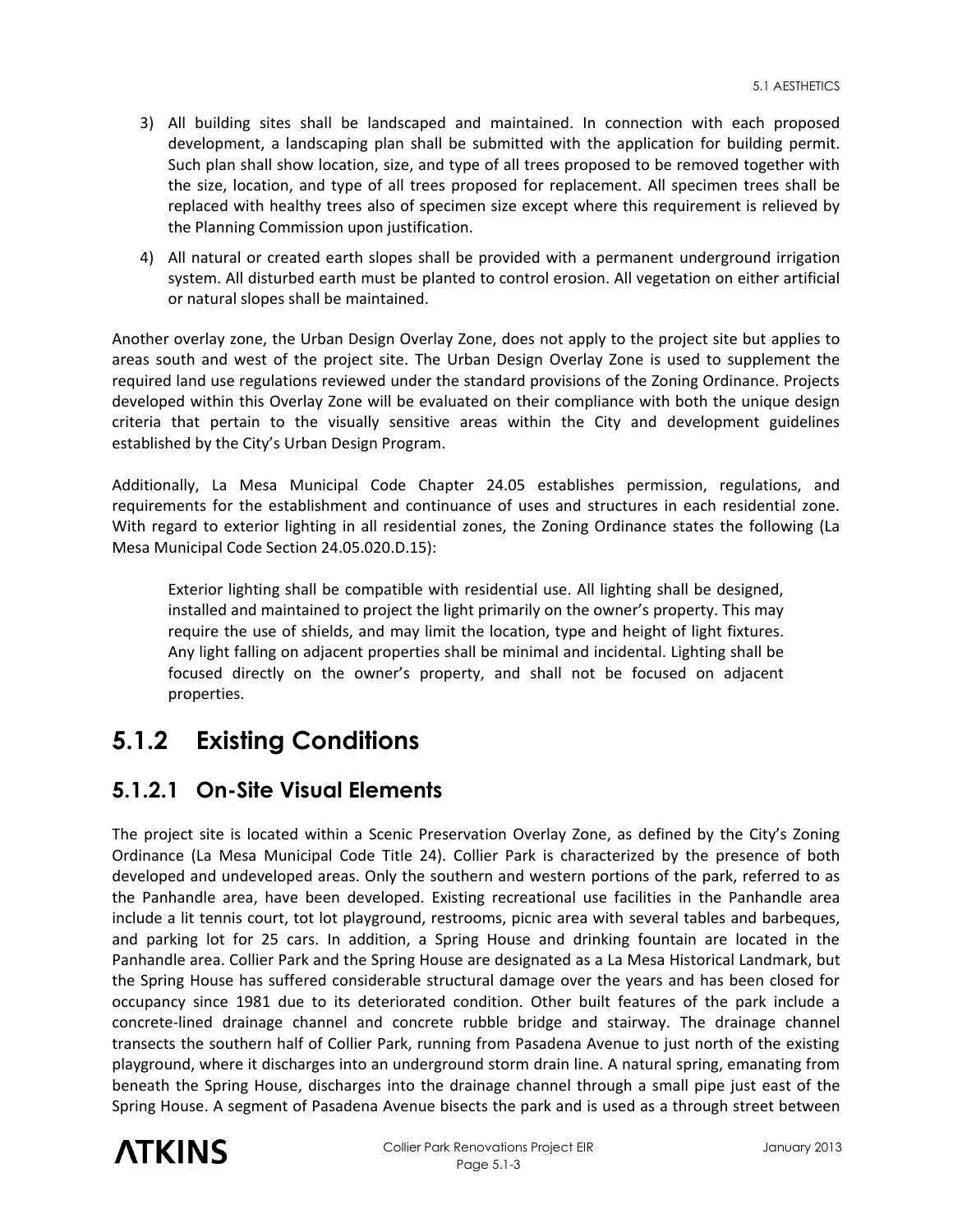Palm Avenue and 4<sup>th</sup> Street/Upland Street to access surrounding residences. Pasadena Avenue winds through the park following the natural terrain along the base of the steep hillside that slopes up toward the northern boundary of the park.

The topography of Collier Park ranges from relatively flat, primarily in the Panhandle area, to steep hillsides sloping up to the primarily undeveloped northern and eastern portions of the park, corresponding to the History Hill and Collier Club House areas, respectively. Elevations range from approximately 500 feet above mean sea level to approximately 545 feet above mean sea level, generally from south to north. The History Hill and Collier Club House areas generally consist of steep hillsides with vegetation, including old-growth trees and ornamental plantings, as well as isolated patches of disturbed land. Three general vegetation communities or land use types occur with Collier Park: urban/developed land, non-native vegetation/ornamental, and disturbed habitat.

### **5.1.2.2 Off-Site Visual Elements**

The area surrounding Collier Park is characterized by multi-family residential development to the north, single-family residential development to the east, commercial and multi-family residential development to the south, and commercial, institutional (church), and residential development to the west. The developments to the immediate east, south, and west of the park are located within the Scenic Preservation Overlay Zone, as defined by the City's Zoning Ordinance (La Mesa Municipal Code Title 24). The Scenic Preservation Overlay Zone is applied to recognized scenic areas in the City of La Mesa, the character of which could be permanently damaged by actions involving the development and use of land without special regulations to prevent or mitigate such damage. The area surrounding the project site includes rolling hill topography that is considered important to the City's character. Developments to the immediate south and west of the park are also located with the Urban Design Overlay Zone. The Community Image Diagram contained in the La Mesa Urban Design Program (City of La Mesa 1987) does not identify any panoramic views or vistas in the vicinity of Collier Park.

# **5.1.2.3 Key Vantage Points**

Available views to and from a site are affected by distance, viewing angle, and the number and type of visual obstacles, both natural and man-made. Views can be from stationary sources, such as homes or businesses, or from mobile sources, predominately from vehicles. The visibility of an object or area mainly depends on the distance from the viewer. The further an object or area is from the viewer, the less distinct the object or area becomes, and there is greater possibility of intervening objects blocking all or part of the view.

Figure 5.1-1 illustrates the locations of key vantage points (KVPs) that provide representative views of Collier Park. KVP 1 through KVP 3 are views from within park and illustrate the existing on-site conditions. KVP 4 through KVP 6 are from off-site locations that depict views of the park from surrounding areas. The existing public view corridors of the park are the views looking east from Palm Avenue, west from 4<sup>th</sup> Street/Upland Street, and internally along Pasadena Avenue within the park. The existing view from each of the KVPs is described below.

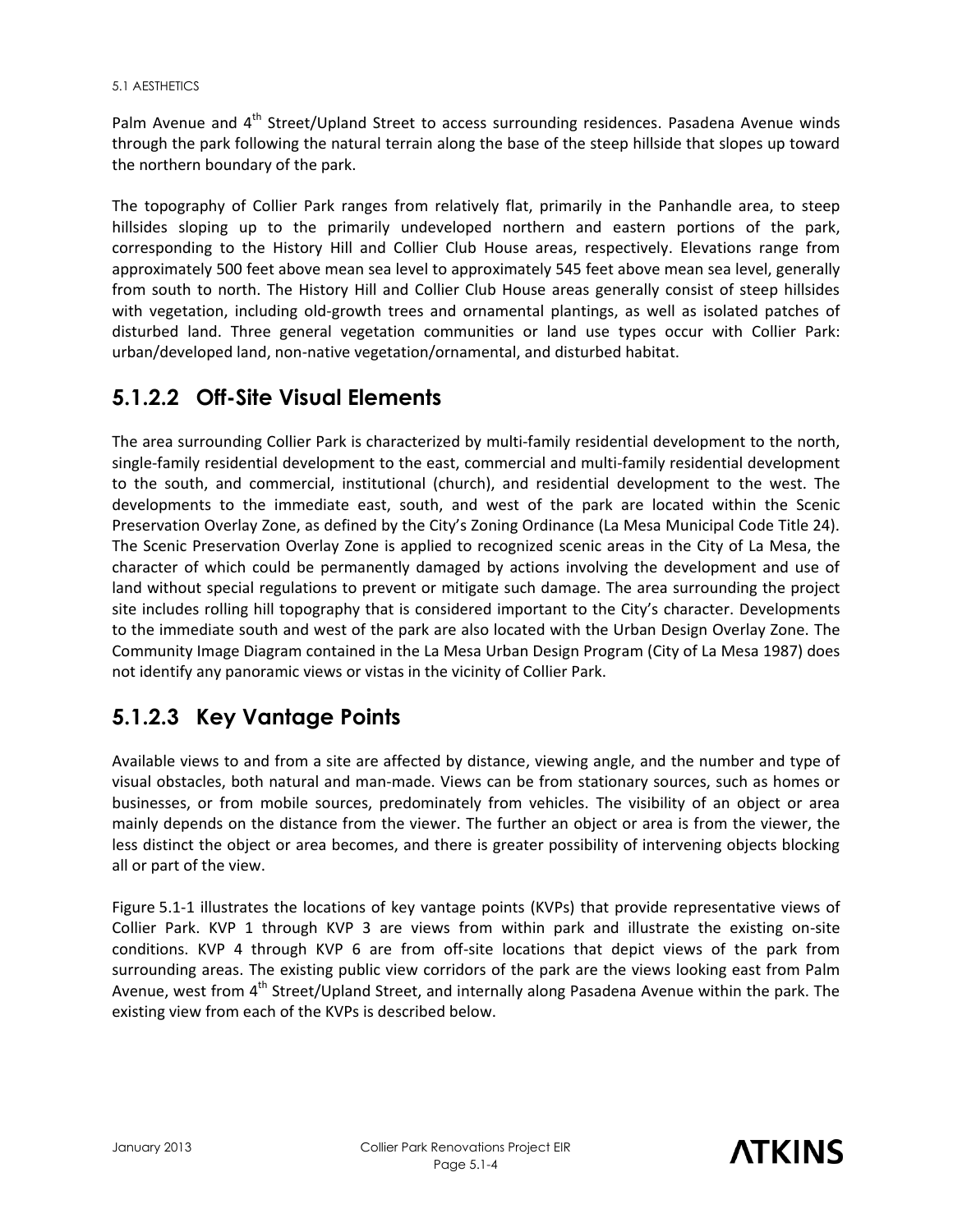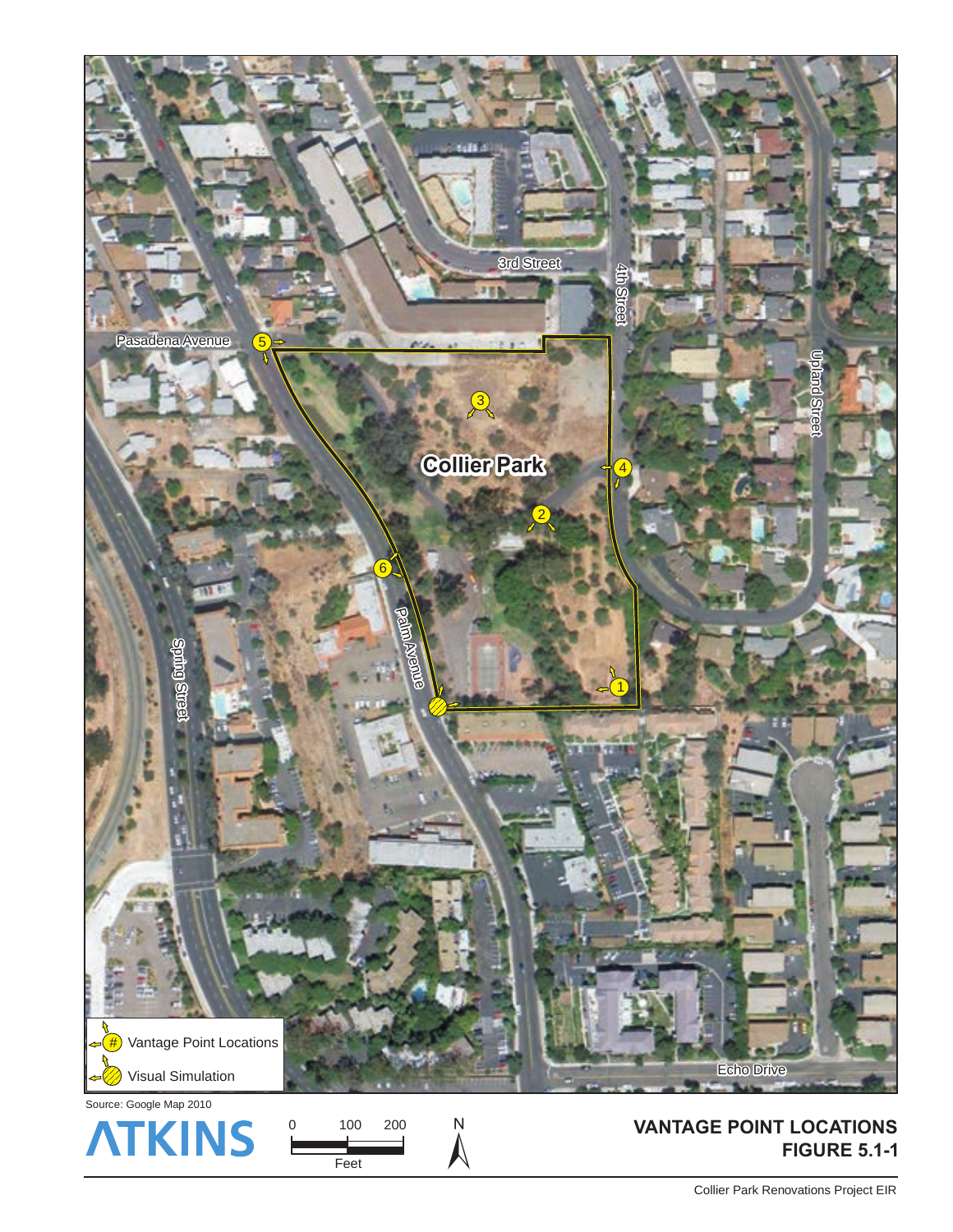# **KVP 1 (View Looking Northwest from Southeast Corner of Collier Park)**

KVP 1, shown in Figure 5.1-2, presents the view looking northwest across the project site from the southeast corner of the park. The foreground of the view shows the slope and existing vegetation within the History Hill area. Views of the Spring House in the midground view are heavily obstructed by trees and vegetation. The playground, tennis court, and lawn within the Panhandle area are partially visible through the vegetation. A multi-family residential building on the top of the hill across Palm Avenue is visible in the background of the view. Any other background views are obstructed by onsite vegetation.

# **KVP 2 (View Looking South from Pasadena Avenue Just East of the Spring House)**

KVP 2, shown in Figure 5.1-2, presents the view looking south across the project site from Pasadena Avenue near the middle of the park, east of the Spring House. This view consists of the Panhandle area. The foreground of the view features the Spring House on the west (right), drinking fountain structure in center and a concrete-lined drainage channel and stone bridge on the east (left). The slope and existing vegetation of the History Hill area toward the eastern boundary of the park can be seen in the midground and background along the east (left) side of the view. The center of the background view features the playground and tennis courts within the Panhandle area. Existing trees and structures block views of the residences and commercial development to the south of the project site.

# **KVP 3 (View Looking South From High Point at Northern Park Boundary)**

KVP 3, shown in Figure 5.1-3, presents the view looking south from the high point of the park near the northern park boundary within the Collier Club House area. The elevation of this high point (approximately 545 feet above mean sea level) is approximately 45 feet above the low point of the park in the Panhandle area (approximately 500 feet above mean sea level). The foreground of the view shows a flat, disturbed area. Dense vegetation is visible in the background of the view, which is located at the top of a steep slope. Due to the difference in elevation, the remaining areas of the park are not visible from this viewpoint, with the exception of the tops of tall trees located throughout the park. An offsite slope is partially visible to the west (right) in the background of the view due to intervening vegetation.

# **KVP 4 (View Looking West from 4th Street/Upland Street Park Entrance)**

KVP 4, shown in Figure 5.1-3, presents the view looking west from the intersection of Pasadena Avenue and 4<sup>th</sup> Street/Upland Street at the eastern entrance of the park. The foreground of the view consists of a paved segment of Pasadena Avenue, which follows the natural terrain along the base of the steep hill to the north. A chain-link fence restricts access to the undeveloped portions of Collier Park on both sides (north and south) of Pasadena Avenue. Pasadena Avenue does not include any streetscaping in this area of the park, although some rocks are visible along the southern side of the roadway, and a few trees are visible along the alignment in the midground and background of the view. The midground view includes the Spring House and the lawn area to the south of the structure. The tennis court in the Panhandle area is partially visible in the south (left) side of the view due to intervening vegetation. The slope and existing vegetation in the Collier Club House area can be seen in the northern (right) portion of the view. Background views are obstructed by onsite vegetation.

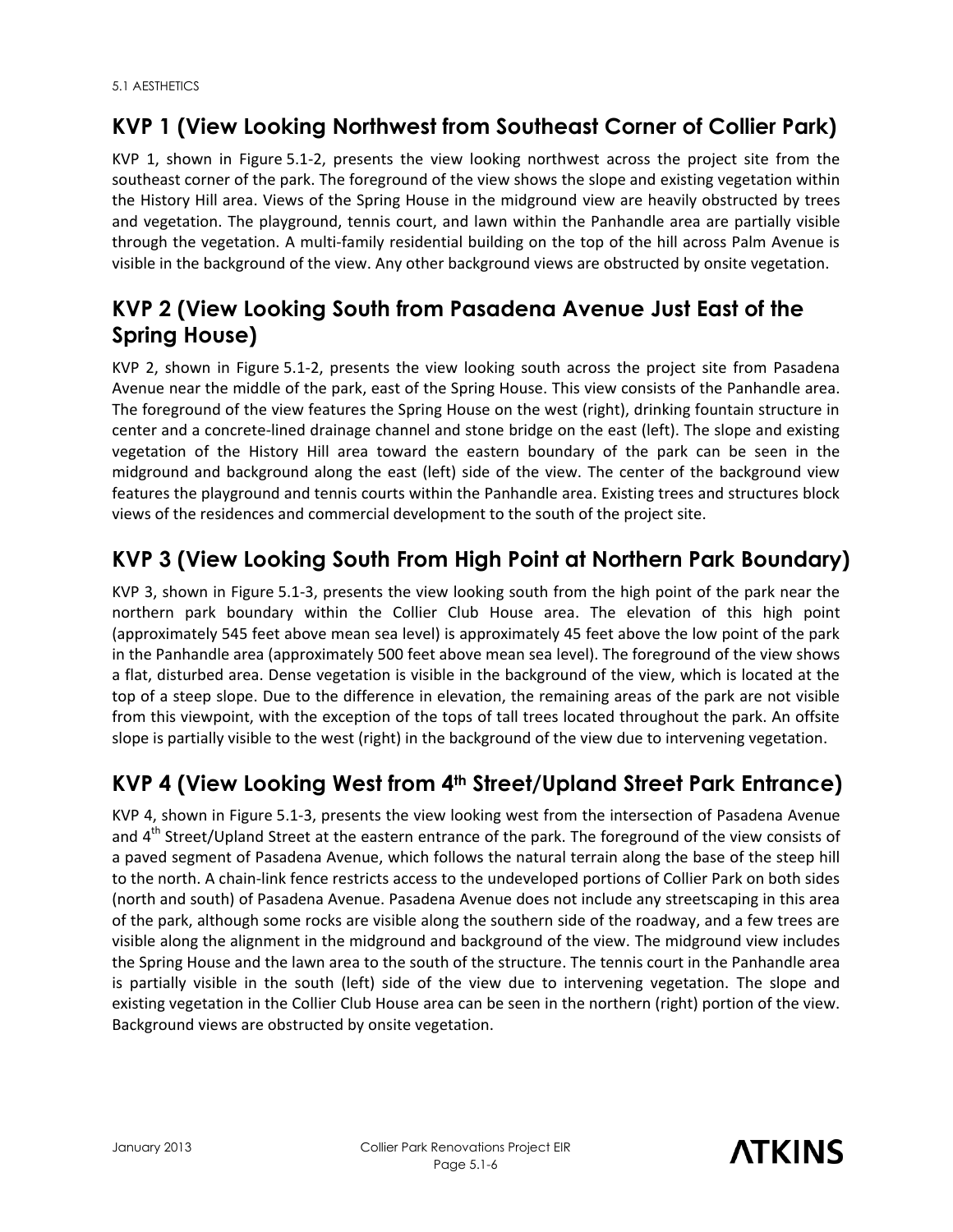

KVP 1: View looking northwest from the southeast corner of Collier Park.



KVP 2: View looking south from Pasadena Avenue, east of the Spring House.



#### **KEY VANTAGE POINT 1 AND 2 FIGURE 5.1-2**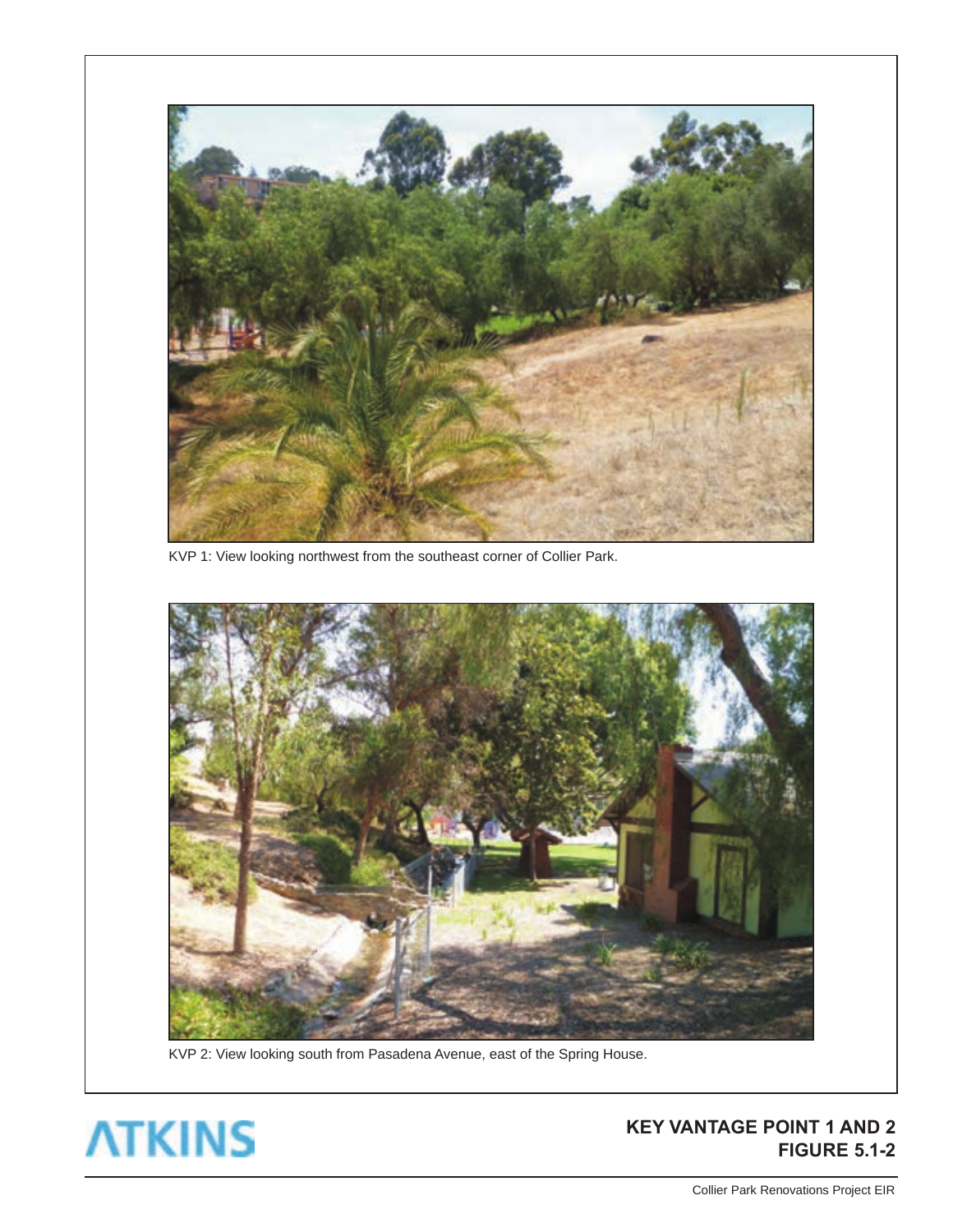

KVP 3: View looking south from the high point of the park near the northern boundary.



KVP 4: View looking west from the intersection of Pasadena Avenue and 4th Street/Upland Street at the eastern entrance of the park.



#### **KEY VANTAGE POINT 3 AND 4 FIGURE 5.1-3**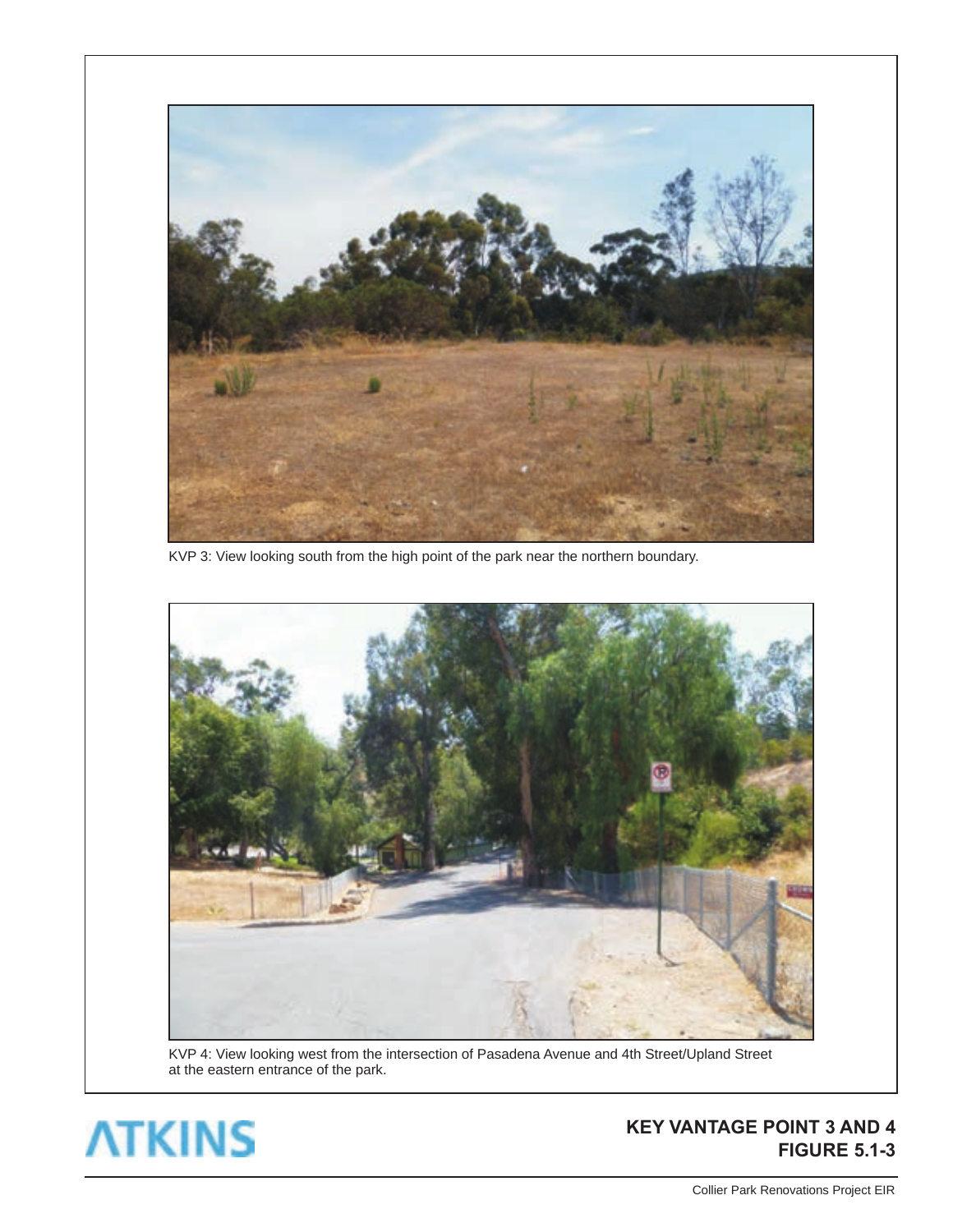# **KVP 5 (View Looking Southeast from Palm Avenue Park Entrance)**

KVP 5, shown in Figure 5.1-4, presents the view looking southeast from the western entrance of the park at the intersection of Palm Avenue and Pasadena Avenue. A rock and landscaping feature is located at the entrance of the park in the foreground. A fire hydrant and wiring associated with an above ground utility line are located adjacent to the landscaping feature. The foreground of the view includes the lawn and picnic area within the Panhandle area. A patch of landscaping separates the picnic area from Palm Avenue in the western (right) midground view. Single-family residential lots are visible to the west along Palm Avenue. The existing restroom facilities are visible behind the picnic area in the center of the midground view. The steep hill that slopes up toward the northern boundary of the park within the Collier Club House area can be seen along the northern (left) periphery of the view. A portion of the commercial building adjacent to the southern boundary of the park is partially visible in the background of the view due to intervening trees and the restroom structure.

## **KVP 6 (View Looking East from Palm Avenue West of the Spring House)**

KVP 6, shown in Figure 5.1-4, presents the view looking east from Palm Avenue just north of the parking lot toward the Spring House. The foreground of the southern portion of the view shows palm tree landscaping along the western edge of the park, the lawn and picnic area, and the restroom facilities. This vantage point provides a clear view of the steep hillside that slopes up toward the northern boundary of the park (Collier Club House area), with the alignment of Pasadena Avenue following the natural terrain along its base. Spring House, the Spring House lawn and picnic area, and an aboveground utility line are also visible in the center of the midground view. The slope and existing vegetation of the History Hill area toward the eastern boundary of the park are visible behind the Spring House in background of the view. Onsite trees obstruct views of the residences located east of the park.

# **5.1.2.4 State Scenic Highways**

The two-mile segment of State Route 125 from State Route 94 to Interstate 8 is the closest designated scenic highway to Collier Park (Caltrans 2007). This segment is located approximately one-quarter mile southeast of Collier Park. Views from this roadway include Mount Helix, distant views of Cowles Mountain to the northwest, and Dictionary Hill and San Miguel Mountain to the south and southeast. Due to distance and intervening development and topography, Collier Park is not visible from this highway.

# **5.1.3 Thresholds of Significance**

According to Appendix G of the CEQA Guidelines, a significant impact to aesthetics would occur if implementation of the proposed project would:

- **Threshold 1:** Have a substantial adverse effect on a scenic vista.
- **Threshold 2:** Substantially damage scenic resources, including, but not limited to, trees, rock outcroppings, and historic buildings within a state scenic highway.
- **Threshold 3:** Substantially degrade the existing visual character or quality of the site and its surroundings.
- **Threshold 4:** Create a new source of substantial light or glare which would adversely affect day or nighttime views in the area.

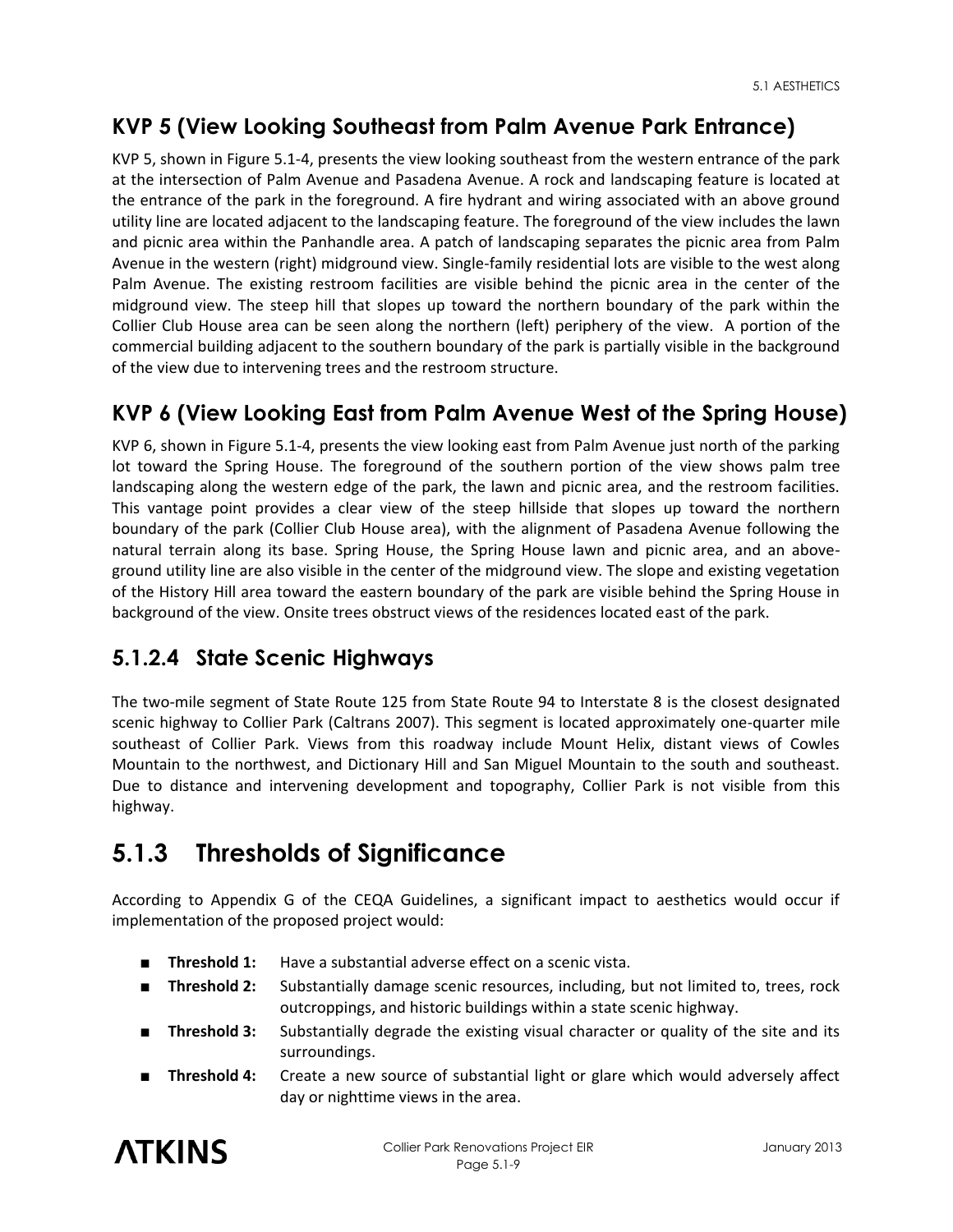

KVP 5: View looking southeast from the western entrance of the park at the intersection of Palm Avenue and Pasadena Avenue.



KVP 6: View looking east from Palm Avenue, north of the existing parking lot.



#### **KEY VANTAGE POINT 5 AND 6 FIGURE 5.1-4**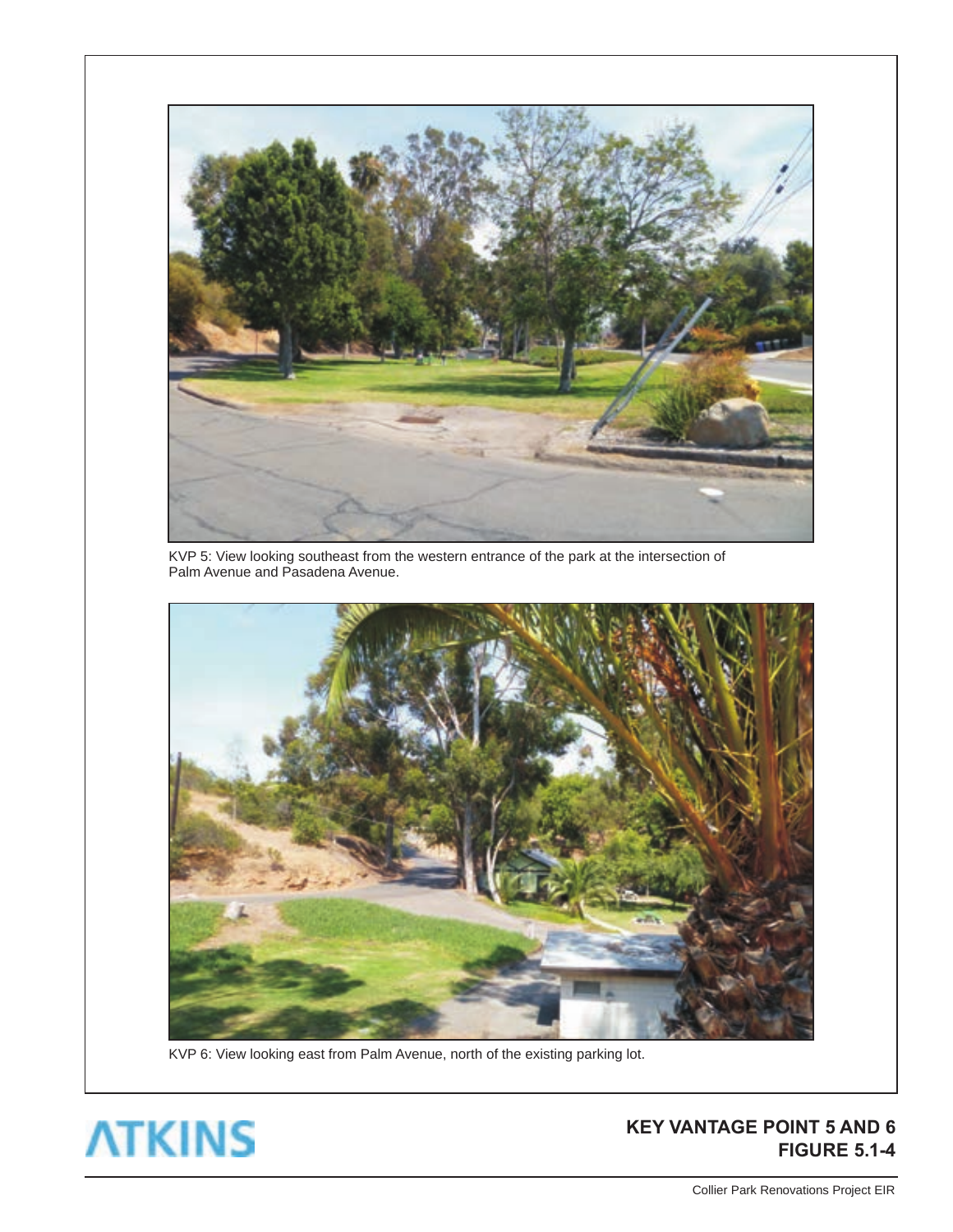# **5.1.4 Impacts**

## **5.1.4.1 Scenic Vistas**

#### **Threshold 1: Would the project have a substantial adverse effect on a scenic vista?**

Within the City of La Mesa, natural landforms such as hillsides, canyons, and gently sloping mesas create a dramatic and varied terrain. No scenic vistas are designated in the adopted La Mesa General Plan (City of La Mesa 1996). Major landforms and visual resources in the City include Cowles Mountain, Mount Helix, Mount Nebo, and Lake Murray. Views of these resources are currently not visible from the project site.

Views from within the park and from the surrounding areas looking toward the park are generally limited to the park itself due to existing onsite trees, structures and vegetation. Collier Park is located within a Scenic Preservation Overlay Zone that includes the residential development to the south, east, and west of the park. The project's consistency with the Scenic Preservation Overlay Zone requirements is provided in Table 5.1-1.

| <b>Scenic Preservation Overlay Zone Requirement</b><br>(La Mesa Municipal Code Chapter 24.09)                                                                                                                                                                                                                                                                                                                                                                                                                                                           | <b>Project Consistency</b>                                                                                                                                                                                                                                                                                                                                                                                                                                                                                                                                                                                                                                                                                             |  |
|---------------------------------------------------------------------------------------------------------------------------------------------------------------------------------------------------------------------------------------------------------------------------------------------------------------------------------------------------------------------------------------------------------------------------------------------------------------------------------------------------------------------------------------------------------|------------------------------------------------------------------------------------------------------------------------------------------------------------------------------------------------------------------------------------------------------------------------------------------------------------------------------------------------------------------------------------------------------------------------------------------------------------------------------------------------------------------------------------------------------------------------------------------------------------------------------------------------------------------------------------------------------------------------|--|
| The improvement of the building site either initially or after a<br>principal use has been established shall not involve alteration<br>of the surface of the land by construction, excavation, filling,<br>or otherwise, through which trees would be removed, water<br>courses would be altered, or earth banks exceeding three<br>feet in height would be created unless the development is<br>first submitted to and approved by the Planning Commission.                                                                                            | As required by the zoning ordinance, the site plan for the<br>proposed project would be subject to Planning Commission<br>approval.                                                                                                                                                                                                                                                                                                                                                                                                                                                                                                                                                                                    |  |
| Insofar as feasible, natural topography, vegetation, and<br>scenic features of the site shall be retained and incorporated<br>into each proposed development. The design of the<br>foundation and structure for each proposed building shall<br>accommodate the natural terrain with minimal grading. All<br>other uses of the land including swimming pools, parking<br>areas, etc., shall be subject to the general requirements for<br>buildings.                                                                                                    | Although substantial grading would occur, the proposed project<br>would generally maintain the existing topography of the site. The<br>Collier Club House area would continue to be the high point of<br>the project site, and the site would continue to slope upward<br>toward the eastern boundary as well. The proposed<br>amphitheater would utilize the existing terrain in the History Hill<br>area, and the Collier Club House would be located in an existing<br>graded, flat area at the highest point of the site. In addition,<br>although much of the existing vegetation would be removed, the<br>proposed project would include new landscaping and irrigation<br>systems intended to upgrade the site. |  |
| All building sites shall be landscaped and maintained. In<br>connection with each proposed development, a landscaping<br>plan shall be submitted with the application for building<br>permit. Such plan shall show location, size, and type of all<br>trees proposed to be removed together with the size,<br>location, and type of all trees proposed for replacement. All<br>specimen trees shall be replaced with healthy trees also of<br>specimen size except where this requirement is relieved by<br>the Planning Commission upon justification. | A landscaping plan would be prepared and submitted with the<br>building permit for the proposed project. The plan would show<br>the location, size, and type of all trees proposed to be removed<br>together with the size, location, and type of all trees proposed<br>for replacement for each improvement phase.                                                                                                                                                                                                                                                                                                                                                                                                    |  |
| All natural or created earth slopes shall be provided with a<br>permanent underground irrigation system. All disturbed<br>earth must be planted to control erosion. All vegetation on<br>either artificial or natural slopes shall be maintained.                                                                                                                                                                                                                                                                                                       | All excavation and grading would be conducted in accordance<br>with the City's Grading Ordinance (La Mesa Municipal Code<br>Chapter 14.05). All slopes would be vegetated and irrigated<br>consistent with the requirements of the City's Water Efficient<br>Landscape Ordinance (La Mesa Municipal Code Chapter 14.29).                                                                                                                                                                                                                                                                                                                                                                                               |  |

#### **Table 5.1-1 Project Consistency with Scenic Preservation Overlay Zone**

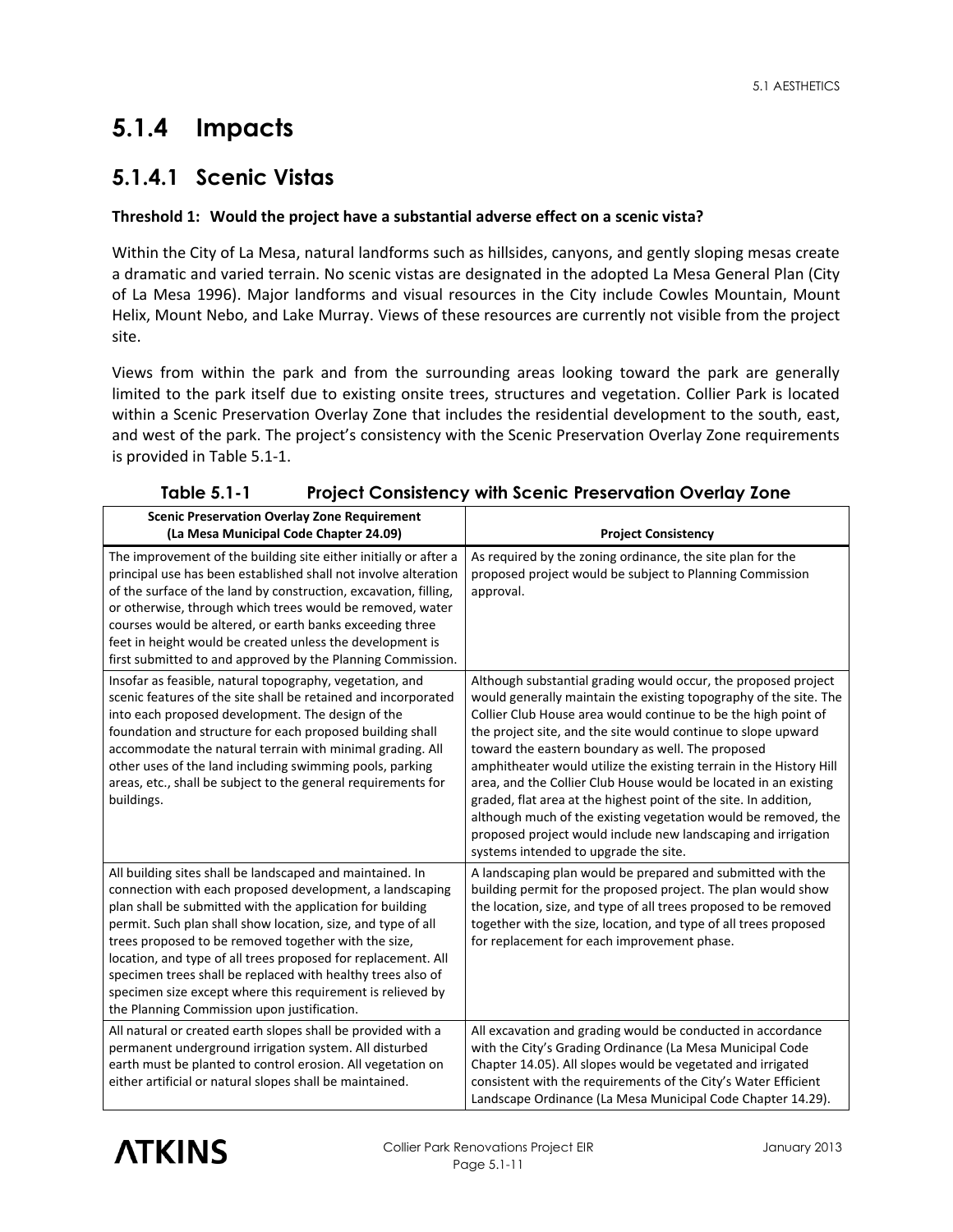As discussed in Table 5.1-1, the proposed project would be consistent with all applicable portions of the zone requirements. Therefore, the proposed project would be consistent with the Scenic Preservation Overlay Zone regulations and would not have an adverse effect on any scenic vistas. Impacts would be less that significant.

### **5.1.4.2 Scenic Resources within a State Scenic Highway**

#### **Threshold 2: Would the project substantially damage scenic resources, including, but not limited to, trees, rock outcroppings, and historic buildings within a state scenic highway?**

As stated in Section 5.1.2.2 above, the two-mile segment of State Route 125 from State Route 94 to Interstate 8 is an officially designated state scenic highway. Scenic resources within this corridor include views of the rolling terrain dominated by Mount Helix, with distant views of Cowles Mountain to the northwest and Dictionary Hill and San Miguel Mountain to the south and southeast. The project site is not visible from this corridor due to existing topography and development. Implementation of the proposed project would not include any tall structures or other features that would be visible from this scenic highway. The project is limited to the existing boundary of Collier Park and would not result in any physical changes to offsite resources. Therefore, implementation of the proposed project would not substantially damage scenic resources within a state scenic highway. Impacts would be less than significant.

## **5.1.4.3 Visual Character**

#### **Threshold 3: Would the project substantially degrade the existing visual character or quality of the site and its surroundings?**

Implementation of the proposed project would redevelop an existing park with similar recreational facilities; however, the proposed improvements would alter existing views of the park. Potential changes to the existing visual character and quality of Collier Park are discussed below for each of the six KVPs described in Section 5.1.2.3 above (see Figures 5.1-2 through 5.1-4). Figure 5.1-5 provides a visual simulation from the perspective of a viewer at the southwest corner of the park along Palm Avenue (see Figure 5.1-1 for vantage point location). Potential impacts related to physical alteration of the Spring House and other historical elements of the site are evaluated in Section 5.4, Cultural Resources. This section evaluates the changes to existing facilities as they relate to the overall visual character and quality of the site.

### **Key Vantage Points**

#### **KVP 1**

Following implementation of the proposed project, the view from KVP 1 would be dominated by the History Hill improvements. The foreground of the view would consist of walking pathways lined with trees and landscaping, as well as an open lawn area surrounded by trees. The slope along the eastern edge of the site would be graded to provide the flat area; however, the History Hill area would continue to slope to the west, consistent with the existing topography. The History Hill amphitheater would be visible in midground views. Trees and landscaping would still be visible in the background, but would be less dense than existing conditions.

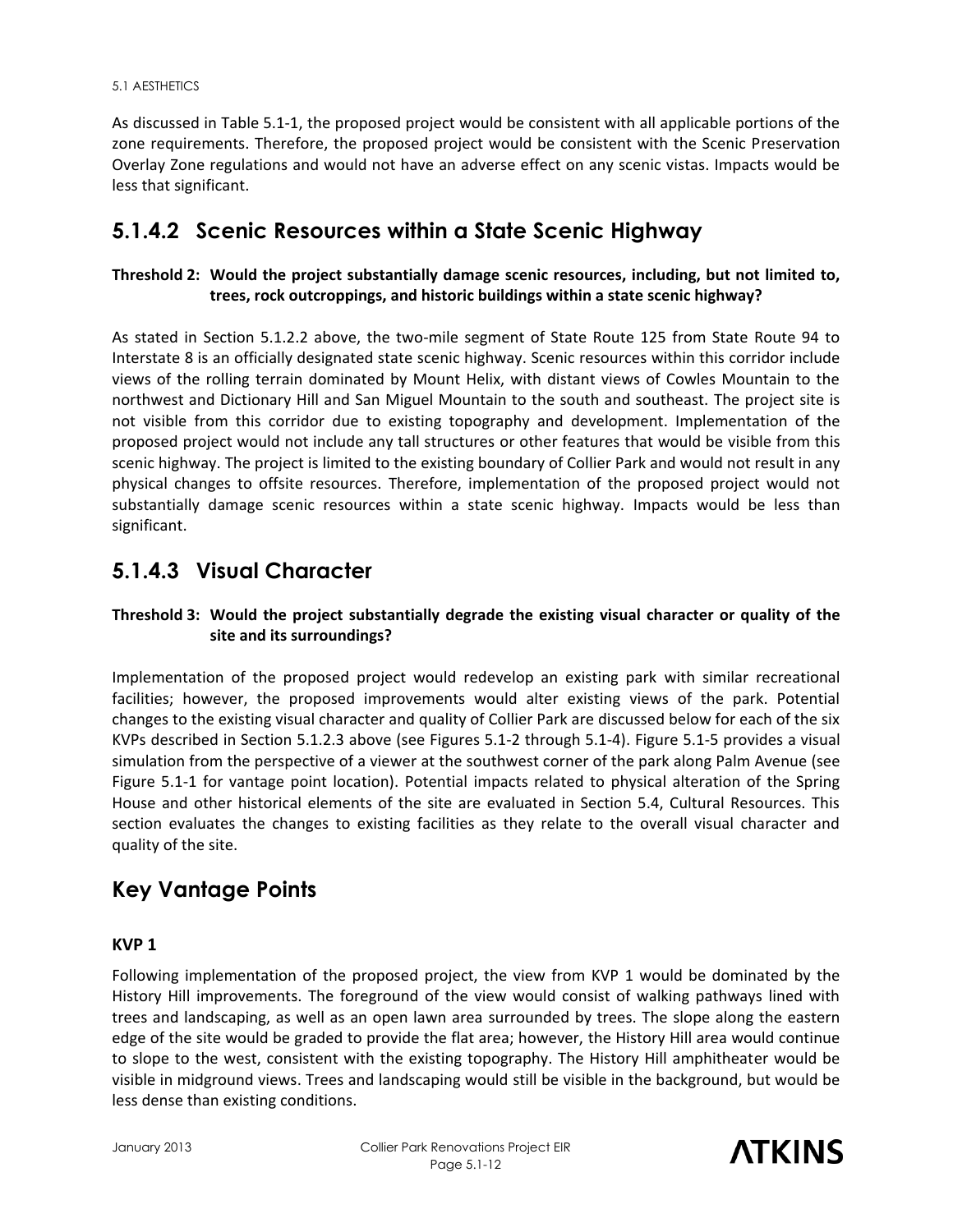

Photo 1: Existing view looking northeast from the southwest corner of Collier Park in the Panhandle Area.



Photo 2: Simulated view looking northeast from the southwest corner of Collier Park in the Panhandle Area.

Source: KTU+A 2012



#### **EXISTING AND PROPOSED VIEWS OF PANHANDLE AREA FROM PALM AVENUE FIGURE 5.1-5**

Collier Park Renovations Project EIR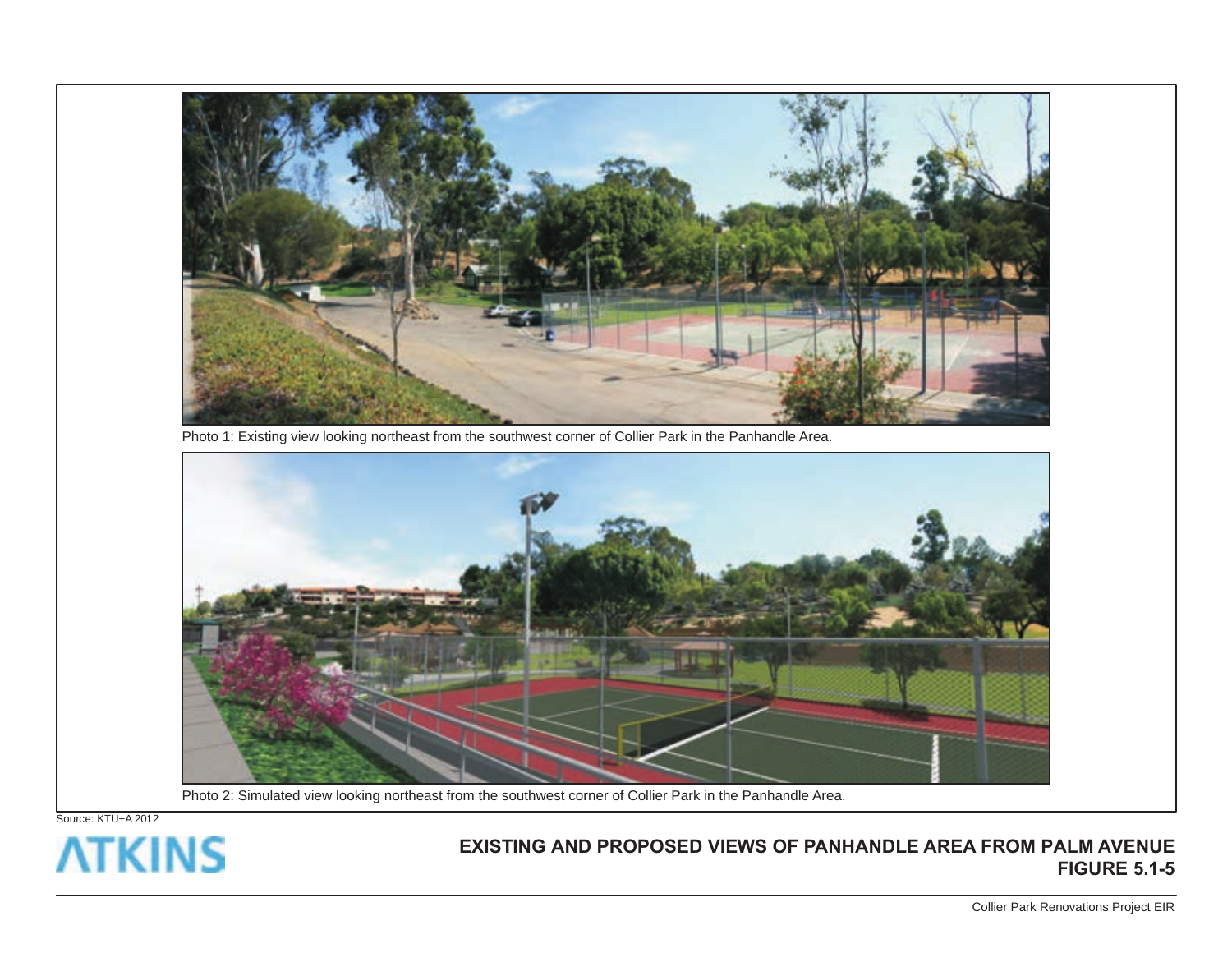New trees and landscaping would partially obstruct views of the Panhandle and Collier Club House areas. With implementation of the proposed project, the character of the History Hill area would substantially change from undeveloped to developed parkland. However, the existing view from KVP 1 consists of disturbed hillside vegetation that is considered to have low visual quality. The History Hill renovations would be consistent with the character of the site as a neighborhood park, and would improve visual quality in the southeast area of the park by providing cohesive, maintained vegetation and hardscape features, such as the walking pathways, that connect the History Hill area to the surrounding community and other areas of the park. Therefore, implementation of the proposed project would substantially change but not degrade the existing visual character or quality of the History Hill area.

#### **KVP 2**

The post-project view from KVP 2 would be dominated by the renovations in the Panhandle area, and would include a portion of the History Hill renovations. The Spring House structure that dominates the existing view would be removed and replaced with an outdoor interpretive center that incorporates some elements of the existing structure. The chain-link fence, drinking fountain, and concrete and stone drainage feature and bridge that are clearly visible in this view would also be removed. Foreground views would consist of lawn area with trees and picnic facilities, similar to existing midground views. The chain-link fence and drainage channel currently provide a distinct separation between the developed Panhandle and undeveloped History Hill areas. Following project implementation, these features would be replaced with a bioswale that would provide a transition between the Panhandle lawn and terraced landscaping on History Hill. The tennis court and playground visible in the background of the existing view would be replaced by similar facilities. Trees would continue to be scattered throughout the Panhandle area, similar to existing conditions. Similar to KVP 1, implementation of the proposed project would change views of the History Hill area from disturbed vegetation with low visual quality to an amphitheatre, walking paths and improved landscaping that would improve the overall visual character of the park.

Following implementation of the proposed project, the Panhandle area would provide an active recreational character. The character of the Spring House would change from a dilapidated, uninhabitable structure to an outdoor passive recreational facility and the character of the History Hill area would change from undeveloped to developed parkland. However, these changes would be consistent with character of the site as a neighborhood park and would improve the visual quality of the site by providing cohesive landscaping and transitions between facilities in the park, replacing disturbed vegetation with healthy and maintained landscaping, and upgrading aging structures and park features, such as the Spring House, existing drainage channel, and other recreational facilities. Therefore, implementation of the proposed project would substantially change but not degrade the existing visual character or quality of the southern portion of Collier Park (Panhandle, Spring House, and History Hill areas).

#### **KVP 3**

Similar to KVP 1, following implementation of the proposed project, views from KVP 3 would substantially change from an undeveloped area of disturbed vegetation to developed parkland. New park facilities that would visible from this KVP would include the Collier Club House, lawn and picnic areas, and passive recreational uses such as a bocce ball court and oversized chess game. The outdoor event area may be visible in the periphery and would be a major visual feature in this area. Trees and landscaping would still be visible in the background, but would be less dense than existing conditions,

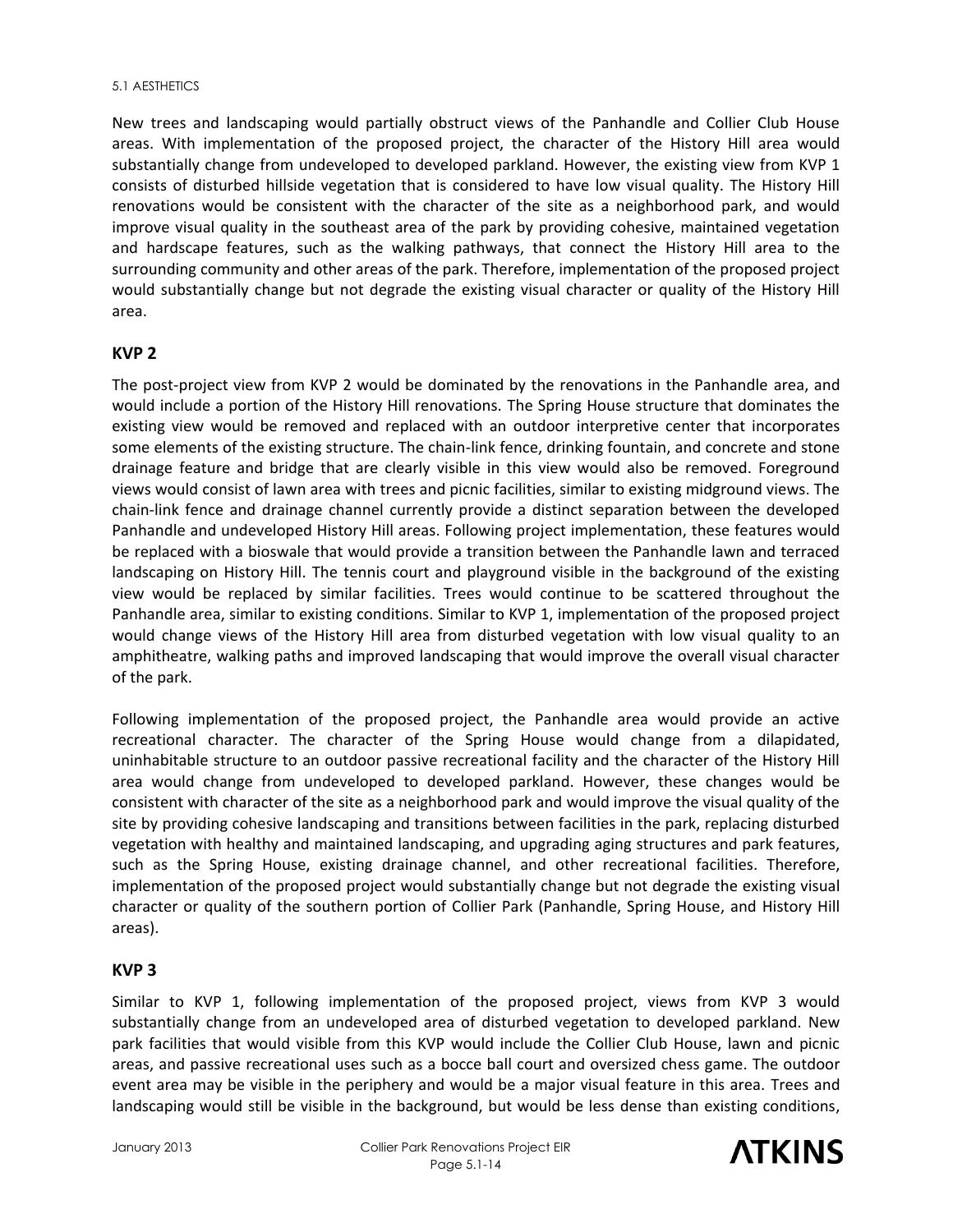such that the Panhandle, Spring House, and History Hill areas would be partially visible. Similar to KVP 1, the existing view of disturbed vegetation is not considered to provide high visual quality. The Collier Club House renovations would be consistent with the character of the site as a neighborhood park, and would improve visual quality by providing cohesive, maintained vegetation and distinctive features that establish the area as a part of the park, such as the club house and activity areas. Therefore, implementation of the proposed project would substantially change but not degrade the existing visual character or quality of the Collier Club House area.

#### **KVP 4**

Following implementation of the proposed project, the existing undeveloped areas on either side of Pasadena Avenue in KVP 4 would be replaced with developed parkland. The area along the south (left) side of Pasadena Avenue would consist of the landscaping and paved walkways of the History Hill area. A new entrance feature would be visible in the foreground on the northwest corner of the Pasadena Avenue/ $4<sup>th</sup>$  Street/Upland Street intersection at the entrance of the park. The entryway would incorporate landscaping and hardscaping features with pathways leading from the entrance to features within the Collier Club House Area to the north (right). Beyond the entrance features, the Collier Club House area to the north of Pasadena Avenue would consist of landscaping. The steep slope north of Pasadena Avenue would be graded to reduce the steepness of the slope. The chain-link fence that is clearly visible along both sides of Pasadena Avenue would be removed and two pedestrian crossings would be visible across Pasadena Avenue to connect the sidewalk facilities on either side of the roadway: one in the foreground of this view at the eastern site entrance, and one west of the Spring House in the midground of the view. Tall mature trees currently block all views beyond the site; however, to improve park safety, landscaping improvements would be designed to allow better police surveillance of the site. The Spring House would be replaced by an outdoor interpretive center and would continue to be a focal point in the midground of this view. Similar to existing conditions, views of the Panhandle area would continue to be partially obstructed by trees and landscaping, although landscaping improvements would be implemented to improve park safety by allowing enhanced police surveillance of the site.

Following implementation of the proposed project, the eastern entrance of the park would be more consistent in character with the western entrance of the park by providing an entry feature, sidewalk and walking paths. As discussed for KVP 2, the character of the Spring House would change from a dilapidated, uninhabitable historic structure to an outdoor passive recreational facility. The overall character of the park from this KVP would change from undeveloped to developed parkland. However, these changes would be consistent with the character of the site as a neighborhood park and would improve the visual quality of the site by constructing pedestrian sidewalks that improve safety, replacing disturbed vegetation with healthy and maintained landscaping and providing an entryway feature that clearly defines the site as a public amenity. Therefore, implementation of the proposed project would substantially change but not degrade the existing visual character or quality of views from the eastern park entrance.

#### **KVP 5**

Views from KVP 5 would be similar to existing conditions following implementation of the proposed project. This area of the Panhandle is proposed to remain as a lawn area with trees and other landscaping. The existing entrance feature would be replaced with the drinking fountain currently located near the Spring House. An enhanced bus stop with a seating area and hardscaping that would provide a visual connection between the bus stop and the park would also be constructed. Pasadena

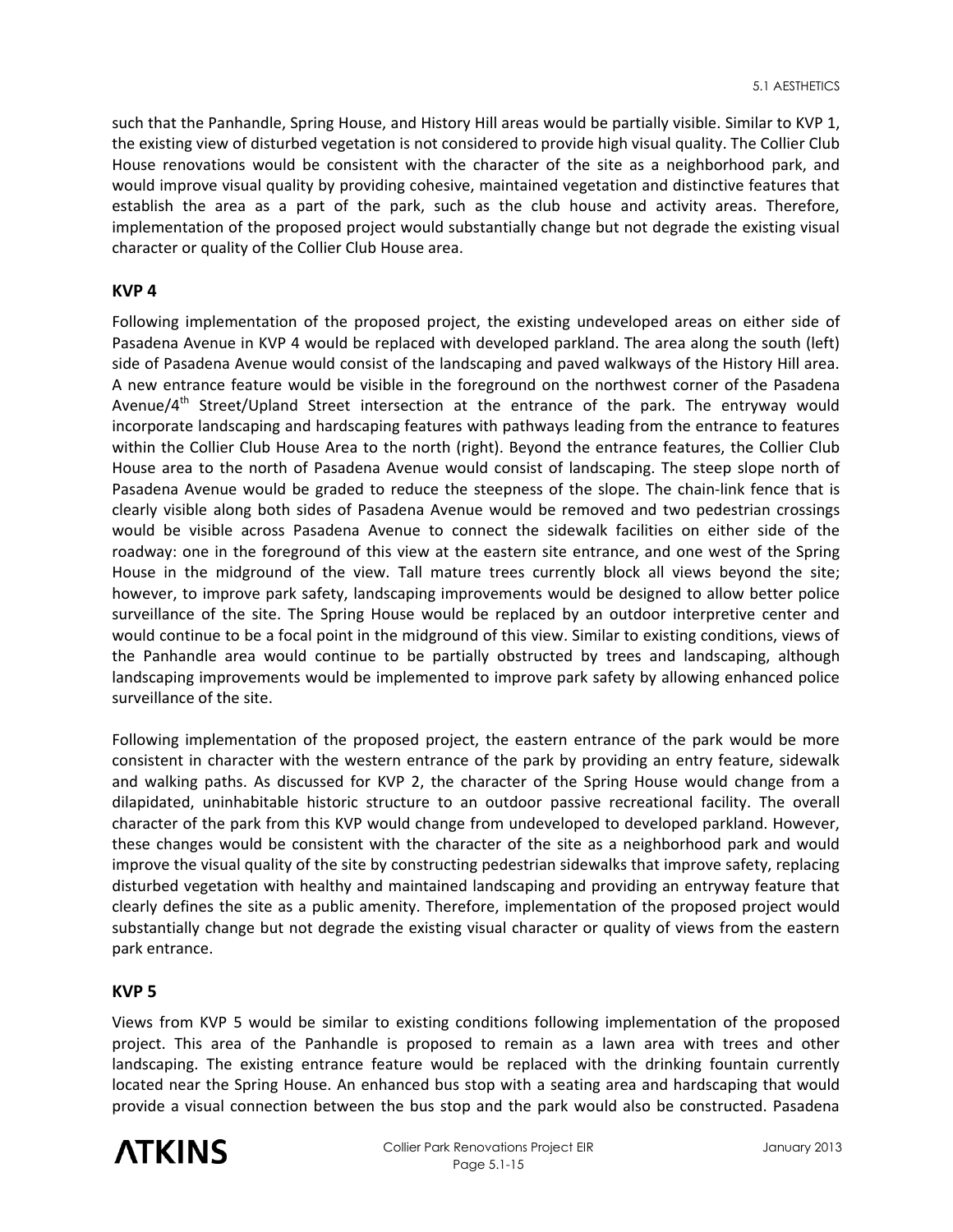#### 5.1 AESTHETICS

Avenue would be realigned but would have the same visual character of the existing roadway. A small parking inlet would be provided along Pasadena Avenue, but would be screened from views by a grassy swale. The existing vegetation on the Collier Club House hillside would be replaced by landscaping consistent with the rest of the project site. The overall quality of the view would be improved through the implementation of landscaping and hardscaping improvements consistent with the other areas of the park. Therefore, views from KVP 5 would be enhanced but not substantially change from the existing condition. Implementation of the proposed project would not degrade the existing visual character or quality of views from the western park entrance.

#### **KVP 6**

Similar to KVP 5, views from KVP 6 would not substantially change with implementation of the proposed project. The foreground of this view would still consist of a lawn area with landscaping and trees and the restroom building would be replaced with a new structure with a higher quality design. The paved parking area would be repaved and would continue to provide some parking. The midground view would also continue of consist of lawn and picnic areas, trees, and landscaping. The Spring House would be replaced by an outdoor interpretive center that incorporates elements of the existing structure. Views of the Spring House are currently partially obstructed by vegetation so that the house is not a dominant feature in the view from KVP 6. Replacement of the Spring House with the interpretive center would not substantially alter the midground view from this KVP. The undeveloped Collier Club House area in the north (left) midground of the view would be graded to provide a smooth slope and disturbed vegetation would be replaced by landscaping, which would improve visual quality but would not substantially change the character of the hill from this view. Views of the History Hill area in the background would consist of landscaping and hardscaping for the amphitheater, but would continue to be partially obstructed by vegetation. Therefore, views from KVP 6 would be enhanced through the proposed park improvements but would not substantially change from the existing condition. Implementation of the proposed project would not degrade the existing visual character or quality of views from this KVP.

#### **Visual Simulation**

To illustrate the proposed changes to the visual character and quality of Collier Park, Figure 5.1-5 provides a visual simulation comparing the existing and proposed views of the park from the perspective of a viewer along Palm Avenue looking northeast into the park from the southwest corner of the park (see Figure 5.1-1 for vantage point location). As shown in Figure 5.1-5, implementation of the proposed project would enhance views of the park from Palm Avenue. The existing parking lot would be removed and replaced with a small parking inlet along Pasadena Avenue that would be screened from viewers along Palm Avenue. The tennis court would be relocated closer to Palm Avenue and would be a major visual feature in this area. The midground of this view would still consist of playground, lawn, and picnic areas with landscaping and trees, but the new recreational amenities would have a higher quality design. Landscaping improvements and changes to the layout of the Panhandle area would be implemented to improve park safety by allowing enhanced police surveillance of the site. An enhanced bus stop with a seating area and hardscaping that would provide a visual connection between the bus stop and the park would also be constructed along Palm Avenue. Trees and landscaping would still be visible in the background, but would be less dense than existing conditions, such that the improvements in the History Hill and Collier Club House areas would be partially visible. These changes would be consistent with character of the site as a neighborhood park and would improve the visual quality of the site by providing cohesive landscaping and transitions between facilities in the park, replacing disturbed vegetation with healthy and maintained landscaping, and upgrading aging structures and park features.

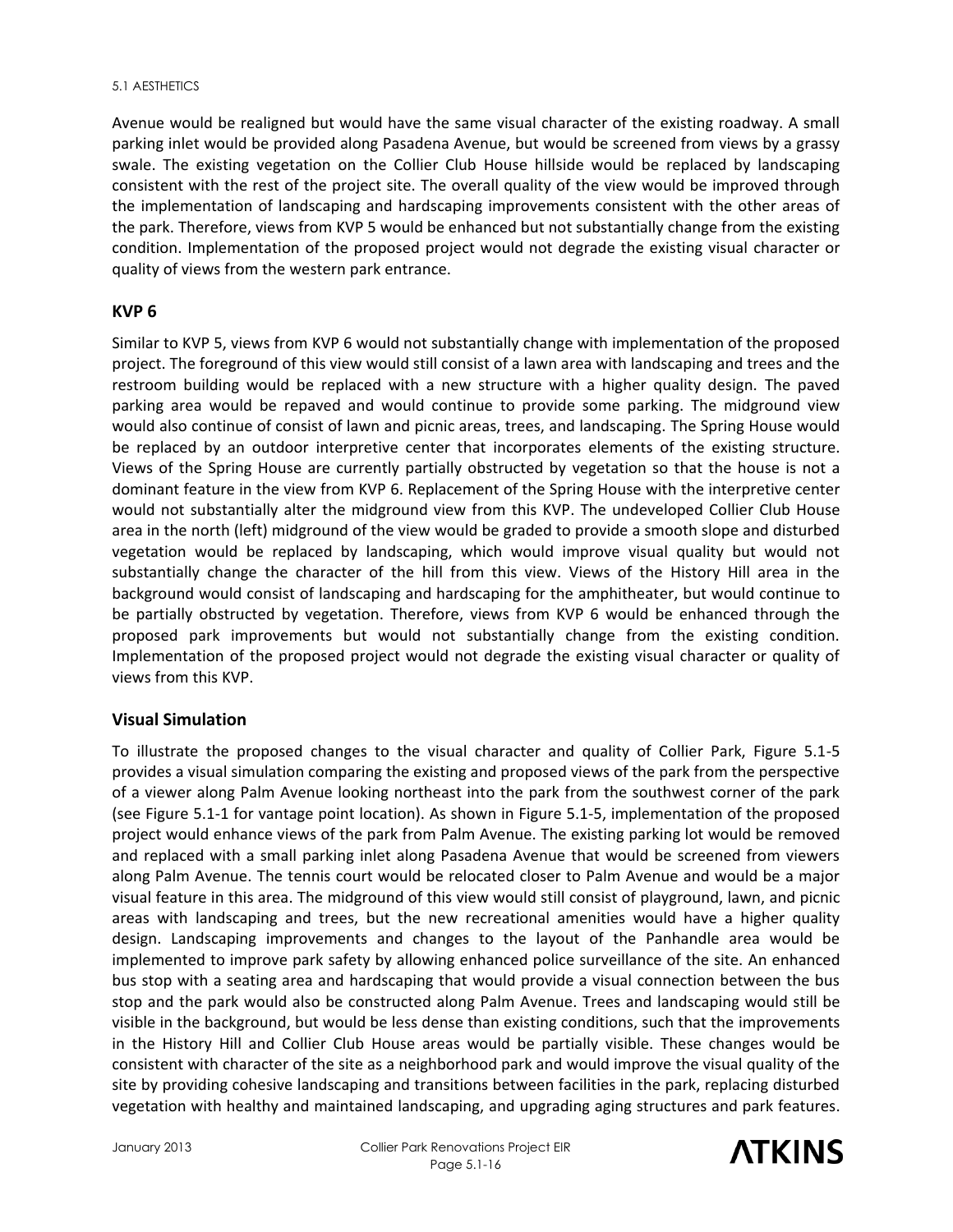Therefore, implementation of the proposed project would not degrade the existing visual character or quality of views from Palm Avenue.

### **Summary**

Although the proposed project would substantially change the character of some areas of the site, including as the Collier Club House and History Hill areas, from undeveloped to developed parkland; the proposed project would improve the visual quality of the site. Additionally, as discussed in Section 5.1.4.1 above, the proposed project would be consistent with the Scenic Preservation Overlay Zone requirements that apply to the project site. Therefore, the proposed project would change but not substantially degrade the existing visual character or quality of the site and its surroundings. Impacts would be less than significant.

### **5.1.4.4 New Sources of Light and Glare**

**Threshold 4: Would the project create a new source of substantial light or glare which would adversely affect day or nighttime views in the area?** 

The project site is located in a developed urban area with substantial existing nighttime lighting. Additionally, the developed areas of the park already include some lighting features for nighttime safety. Implementation of the proposed project would result in additional sources of lighting for safety in the Panhandle area, and new lighting in the Collier Club House and History Hill areas for security and to light nighttime events. Due to the urbanized nature of the site and surrounding area, the net increase in nighttime lighting would not be considered substantial on a citywide or regional scale. In addition, because the base zone for the project site is R1S (Suburban Residential), exterior lighting would be subject to the provisions of La Mesa Municipal Code Section 24.05.020.D.15, which requires exterior lighting to be compatible with residential use, as described in Section 5.1.1.2 above. Compliance with this regulation, which may require the use of shields, and may limit the location, type, and height of light fixtures, would prevent significant impacts from light spillover onto adjacent residential lots. Furthermore, the project does not propose any features that would include expanses of reflective material such as glass or metal. Therefore, the proposed project would not result in a significant impact related to new sources of light and glare.

# **5.1.5 Mitigation Measures**

### **5.1.5.1 Scenic Vistas**

No significant impacts related to scenic vistas would result from implementation of the proposed project. Therefore, no mitigation measures are required.

### **5.1.5.2 Scenic Resources within a State Scenic Highway**

No significant impacts related to scenic resources within a state scenic highway would result from implementation of the proposed project. Therefore, no mitigation measures are required.